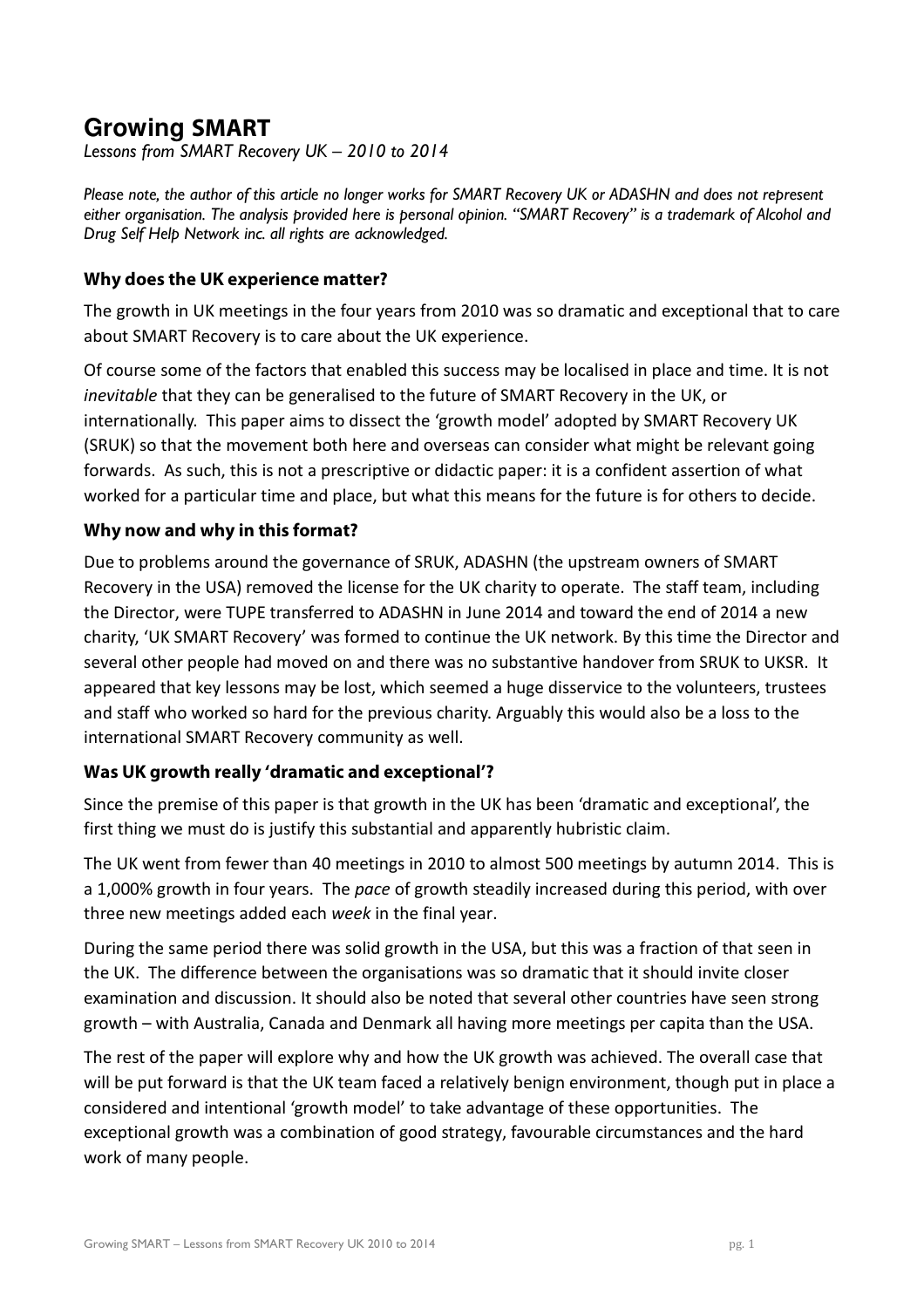# **Favourable circumstances.**

In 2010, the UK team believed that they faced a once in a generation opportunity to embed the programme into the heart of the cultural response to addiction in the UK. The following is a brief overview of favourable circumstances that have been covered in more detail elsewhere. (1)

# The Recovery Agenda

Addiction treatment in the UK was dramatically shaped by the policy aim of reducing HIV / AIDS amongst injecting drug users and later on by the political push to reduce drug related crime. Over a twenty year period from1985 this led to a substantial, state funded treatment system focussed on harm reduction, needle exchange and opiate substitution therapy. Services existed which focussed on abstinence though the funding system did not make this a high priority.

In the lead up to the 2010 general election two trends began to converge. On the one hand, a grass roots recovery movement began to gain confidence – appealing for more recovery ambition and increased access to abstinence based interventions. On the other, the Conservative party was influenced by an anti-methadone, anti-harm reduction, abstinence focussed approach to addiction and sought to dismantle what they saw as a failed system.

These trends converged to create a tsunami of interest in new ways of supporting people to achieve recovery outcomes beyond 'mere' harm reduction. SMART Recovery was well placed to ride this wave of interest, though first needed to establish credibility on a national scale and develop a rollout model that would scale.

## Secularism and non-dominance of 12-Step approaches

The UK is one of the most secular countries on earth, with only one in twenty people regularly attending a place of worship and a slim majority saying they have no religion at all. Although the 12 step Fellowships have in many respects adapted to local conditions and many atheists enjoy using these groups, there was clearly a strong cultural appetite for a secular alternative.

The UK treatment system is largely none 12-step based so pre-existing links with the Fellowships were not strong. It was easier to get 'mind-share' in the UK than it might be in countries with an overwhelmingly 12-step system. In practice the interests of SMART Recovery were significantly aligned with those of the Fellowships; for example supporters of both organisations shared the desire for better links between treatment and mutual aid.

## National Health Service

Finally, the socialised (or 'single payer', in American parlance) healthcare system in the UK lends itself to strategies that work 'with and within' the system. There is a substantial cadre of professionals who have the leverage to 'steer' the addiction treatment system, so there was 'someone to talk to' in order to promote treatment system engagement with SMART Recovery.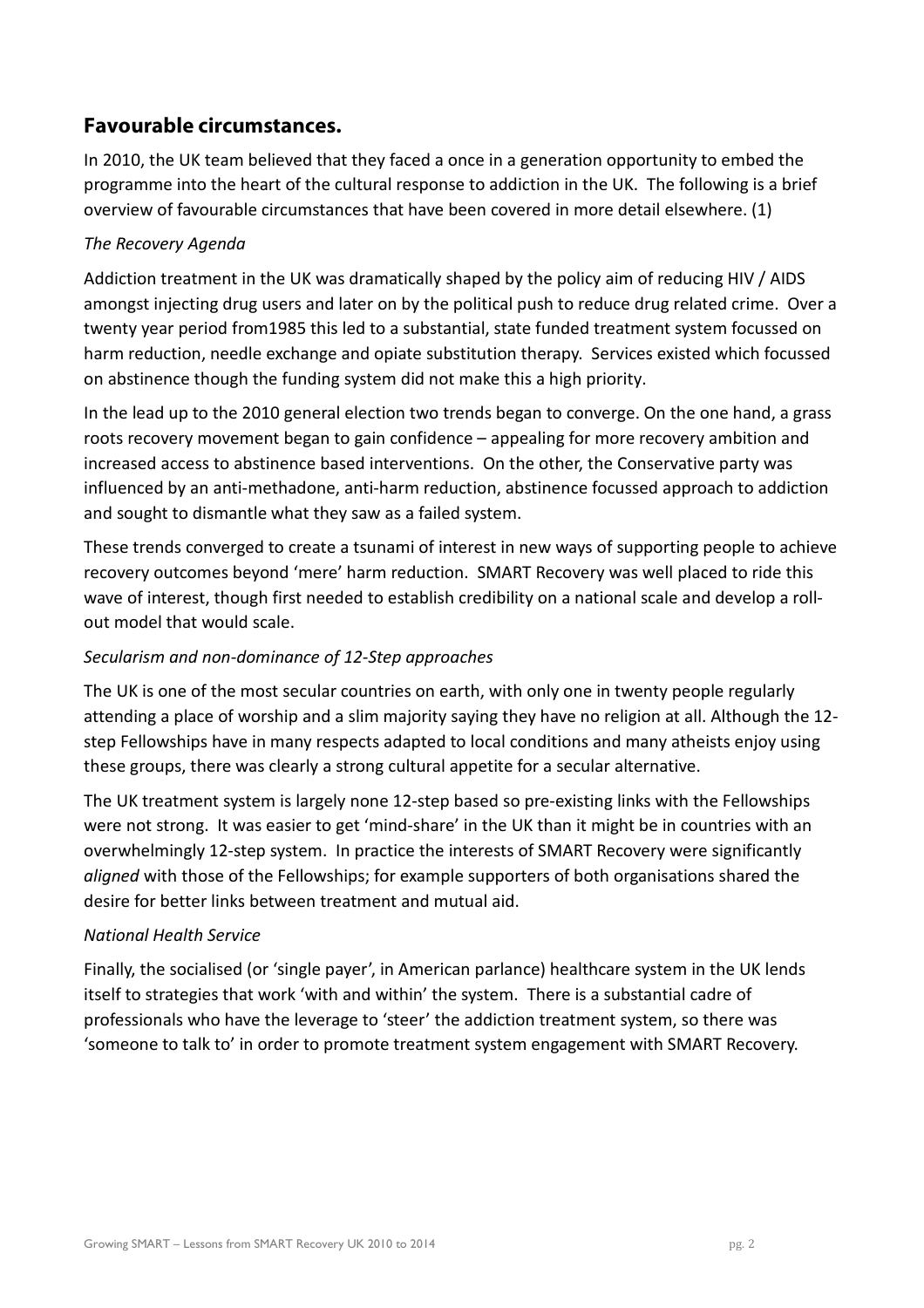# **A note on the role of volunteer / peer facilitators**

Volunteers are central to SMART Recovery and the growth in UK meetings rested firmly on volunteer shoulders; well over 200 people in recovery gave freely of their time to run meetings and support local networks over the four year period. Most of this document focusses on aspects of the organisations strategy other than volunteers not because they are not important, but because the UK approach in this area was not exceptional or *particularly* different from the approach in other countries. Indeed the UK team was attempting to follow the lead of the US, which had built an impressive layer of volunteer led support infrastructure. This was an area where the UK was playing catch-up and indeed faced significant challenges, touched on in the discussion section at the end of this document.

## **Was success inevitable?**

In light of the favourable circumstances it is likely that SMART Recovery would have grown in the UK even if a very different organisational strategy had been pursued. The case made in this paper is that the scale of growth was the direct consequence of a set of intentional and strategic steps taken by the charity to take best advantage of the favourable circumstances faced by the organisation. We now turn to the components that comprise this intentional 'growth model'.

# **Components of the SRUK growth model**

### **Goal setting**

This may sound dry and even trite, but growth was achieved because that was the goal SRUK set itself and many people focussed on and worked hard to achieve that goal.

The Director and Trustees agreed a set of three year objectives against which progress would be measured. These objectives included concrete targets, such as to be running over 400 SMART Recovery meetings per week.

This was fleshed out by the staff team into more detailed strategic objectives and a detailed workplan. Progress against this plan was reported at every board meeting, with traffic light monitoring on specific actions. It should also be noted that the strategic objectives covered a range of harder to quantify but important outcomes, such as volunteer engagement and the quality of SMART Recovery meetings.

No claim is being made here that this was a sophisticated process, it was standard good practice: the Board set strategic objectives and then held the executive to account for delivery. What is being claimed is that this was a critical factor in achieving growth in the UK; the staff team were told it was their *job* to achieve rapid growth – whilst improving quality – and volunteers were included in the process and excited by the same goal. The Director should have expected to be vulnerable if he failed to meet agreed targets and had been unable to proffer a convincing explanation!

This issue is worth mentioning in this document because this approach may not be the norm in SMART Recovery internationally, which could dampen the potential of the movement.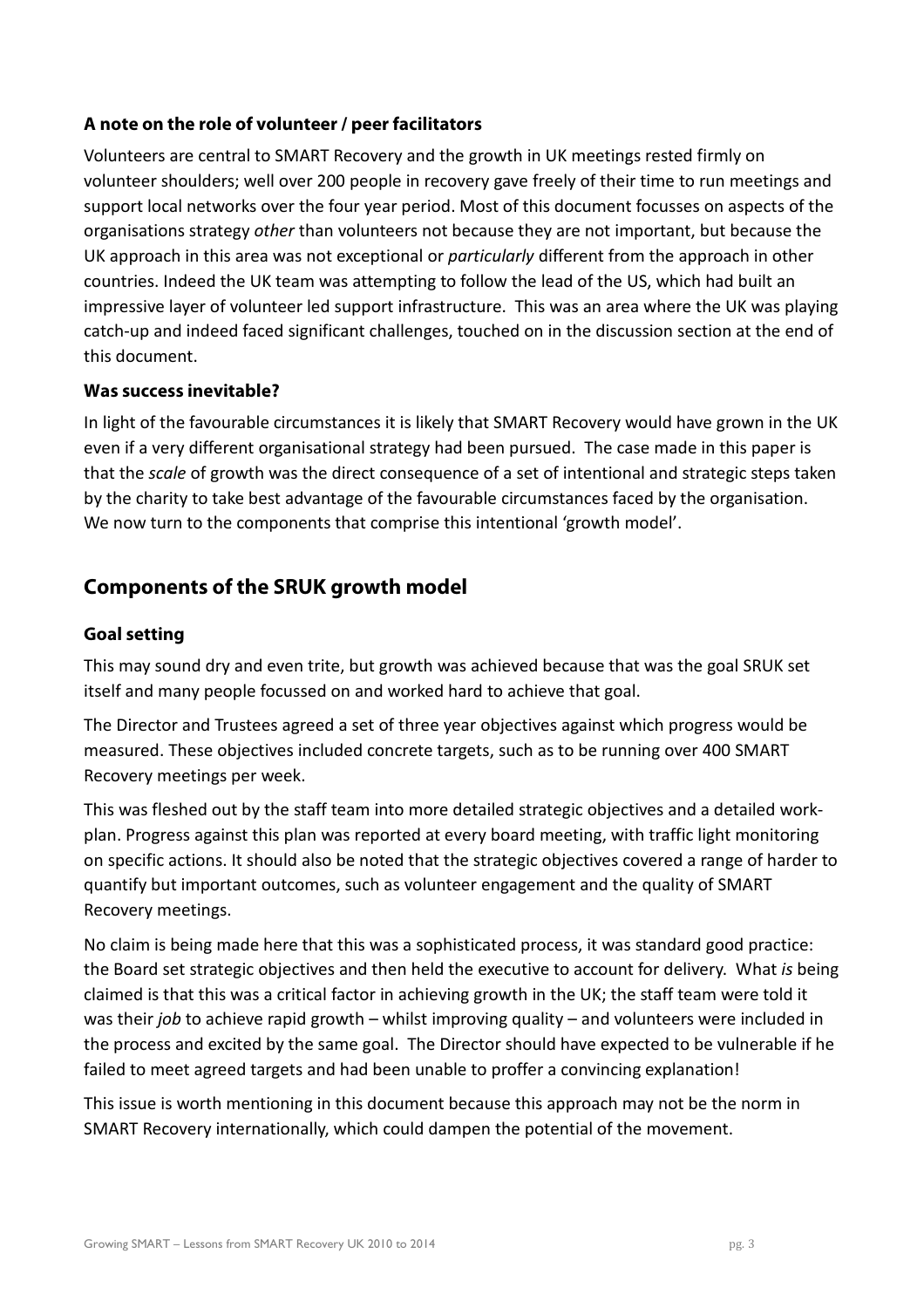# **Partnership Scheme**

The Partnership Scheme was a bespoke and carefully designed business model to drive growth. It has been spectacularly successful.

The partnership model had a somewhat complicated provenance, discussed in Appendix B. What follows is a description of the model finessed in 2010 through discussions with the Board and consultation with the network.

Treatment and Recovery Organisations which provide support to people struggling with addictions could become Partners of SMART Recovery UK. This entailed signing a legal agreement and paying a license fee. The agreement put responsibilities on both the Partner and SMART Recovery: SMART Recovery agreed to provide training to the staff and clients of the Partner and give permission to use a wide range of copyrighted materials. Staff then do the online training and become 'SMART Recovery Champions'. They could then run meetings, but are also encouraged to actively seek out service users to do the training themselves and then transition meetings to become peer led. The Partners thus had a *contractual responsibility* to encourage peer led meetings.

The scheme is win-win, as all successful partnerships tend to be. The Partners benefit by building peer oriented support structures for their service users. This often led to a growth in free standing, peer-led meetings in the local community which became an important source of after-care. This helps their clients achieve better treatment outcomes and impress whoever is funding their services. The scheme benefited SRUK because it resulted in a large number of meetings being created that would not otherwise exist – and also provided a reliable stream of un-restricted income for the charity.

It was found that professionally led SMART Recovery meetings do not always become peer led and do not always result in local peer led meetings. This attracted some criticism that SRUK merely 'professionalised' SMART Recovery. Conversely, it is clear that the involvement of professionals massively increased the availability of peer led meetings and most professionally led meetings transitioned to become peer led in time. There is typically a lag of around a year from signing the Partnership to new peer led meetings getting established – and sometimes this never happened.

The core pricing model was for Partners to pay a £500 annual fee for each treatment site in the Scheme.

## Scale of the Partnership Scheme

Well over 300 care and treatment provides signed up to the Partnership scheme, with over 500 treatment sites involved. Nearly all partners renewed year on year and because of this, the UK operation was financially robust.

The scheme also helped drive the high profile of SMART Recovery within the recovery and treatment sectors. Over 3,000 professionals (perhaps 20% of the entire specialist workforce!) received training from the organisation over the four years.

Although the success of the scheme was not unexpected, it would be true to say that it exceeded expectations. A mechanism of success that had not been predicted was the impact of staff mobility. Many of the staff at Partnership sites really like what SMART Recovery offered, and when they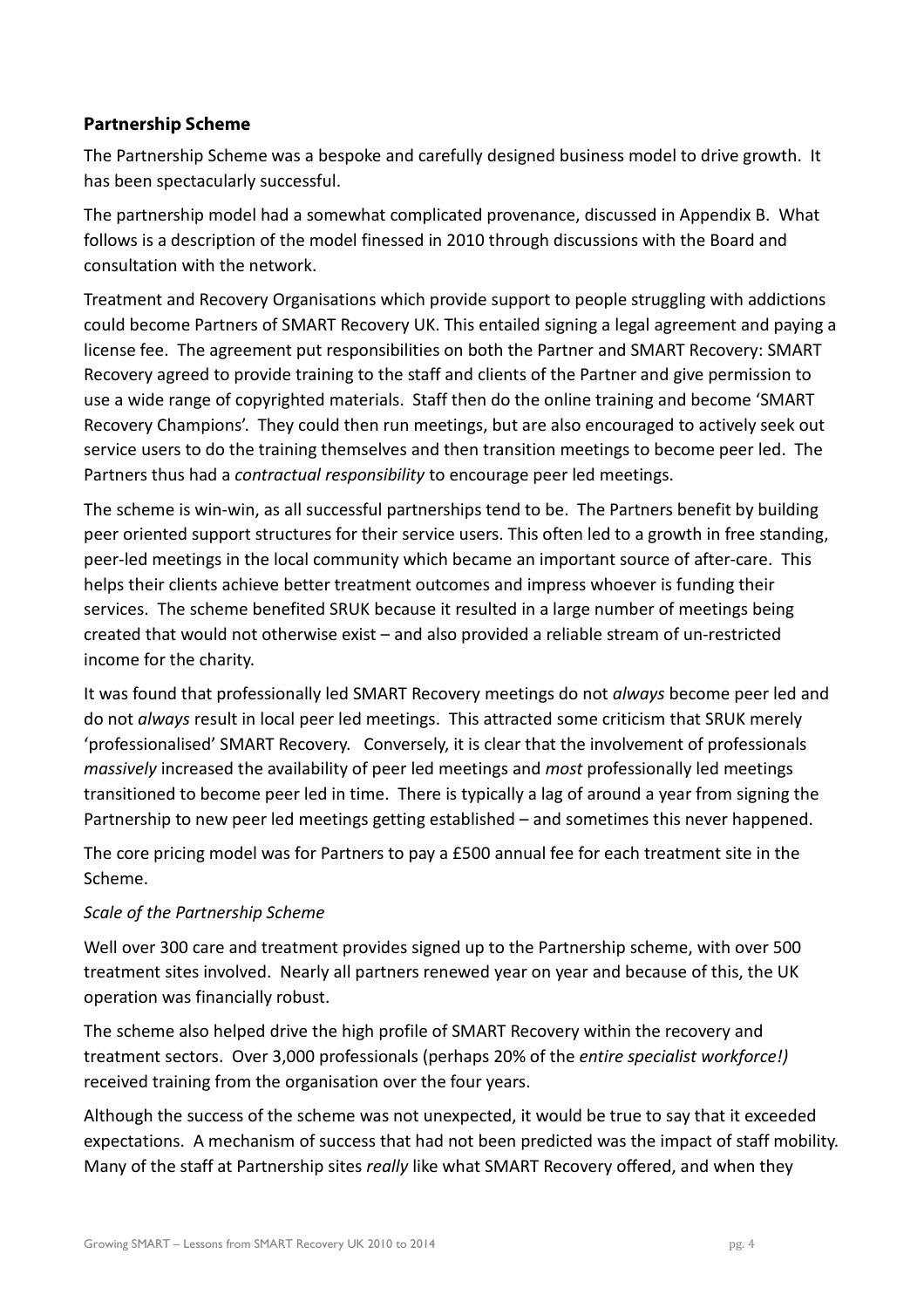moved jobs they took that enthusiasm with them. This achieved a slow burn viral effect with face to face drug and alcohol workers becoming enthusiastic emissaries for the programme. The Partnership model helped SRUK grow because the Partners became vested in and cared about the organisations success.

## Block agreements with Commissioners

The core pitch of the Partnership scheme was to care and treatment providers, though SRUK also offered the model as a block agreement for Commissioners. The Commissioners were mostly local authority substance misuse Commissioners responsible for funding treatment and support in their local areas. The block agreement was based on a single annual payment, for an unlimited number of partnership sites within an area. This approach was particularly effective in Scotland, where most people now live in an area covered by such an agreement.

# The spirit of partnership and search for allies

Although the Partnership model included the Licensing of intellectual rights, it was not merely a sub-licensing model. The Partnership scheme works so well because Partner organisations became vested in the success of SRUK, they want to see a flourishing network of peer led meetings and saw shared interests in terms of shared values as well as business interests. Partnership should be thought of in relational rather than purely transactional terms, they are more valuable and sustaining if you invest your goodwill for the long term.

The key was to identify people or organisations with overlapping interests, where helping them achieve their goals coincided with them helping SRUK achieve its own targets. For example, SRUK worked with ADFAM, a national organisation working with family members affected by addictions, to help roll out the SMART Recovery Family and Friends program in the UK. ADFAM had a preexisting network of meetings and was able to contribute some staffing capacity. With their help, a pilot F&F scheme was launched at 30 sites and a road-map agreed that it was believed would lead to in over 100 weekly meetings within a year.

SRUK also developed a strategic Partnership with a not for profit training provider to help build capacity to deliver face to face training. This provided SRUK with a professionally developed training package and a three day 'training the trainer' event for a team of Facilitators who were interested in paid work as trainers. The training partner also helped run the initial courses, mentored new trainers and helping the organisation work toward a high quality, professionally supervised peer training team. This was very much secondary training capacity to the online training described below, though was intended to be a complimentary option.

# **Quality and distribution of materials**

The entire team believed in the value of the programme as it came to the UK from the USA, though felt it needed to be anglicised and polished. Over the four years the team, including volunteers, honed, re-wrote or re-packaged most of the programme materials for use in the UK, including writing a Facilitators Manual from scratch, re-writing the prisons programme, UK versions of most materials used in meetings and a range of publicity materials. Although SRUK probably put more effort and focus on this than other countries, it was not the quality of materials that made the biggest difference; it was the approach to distribution.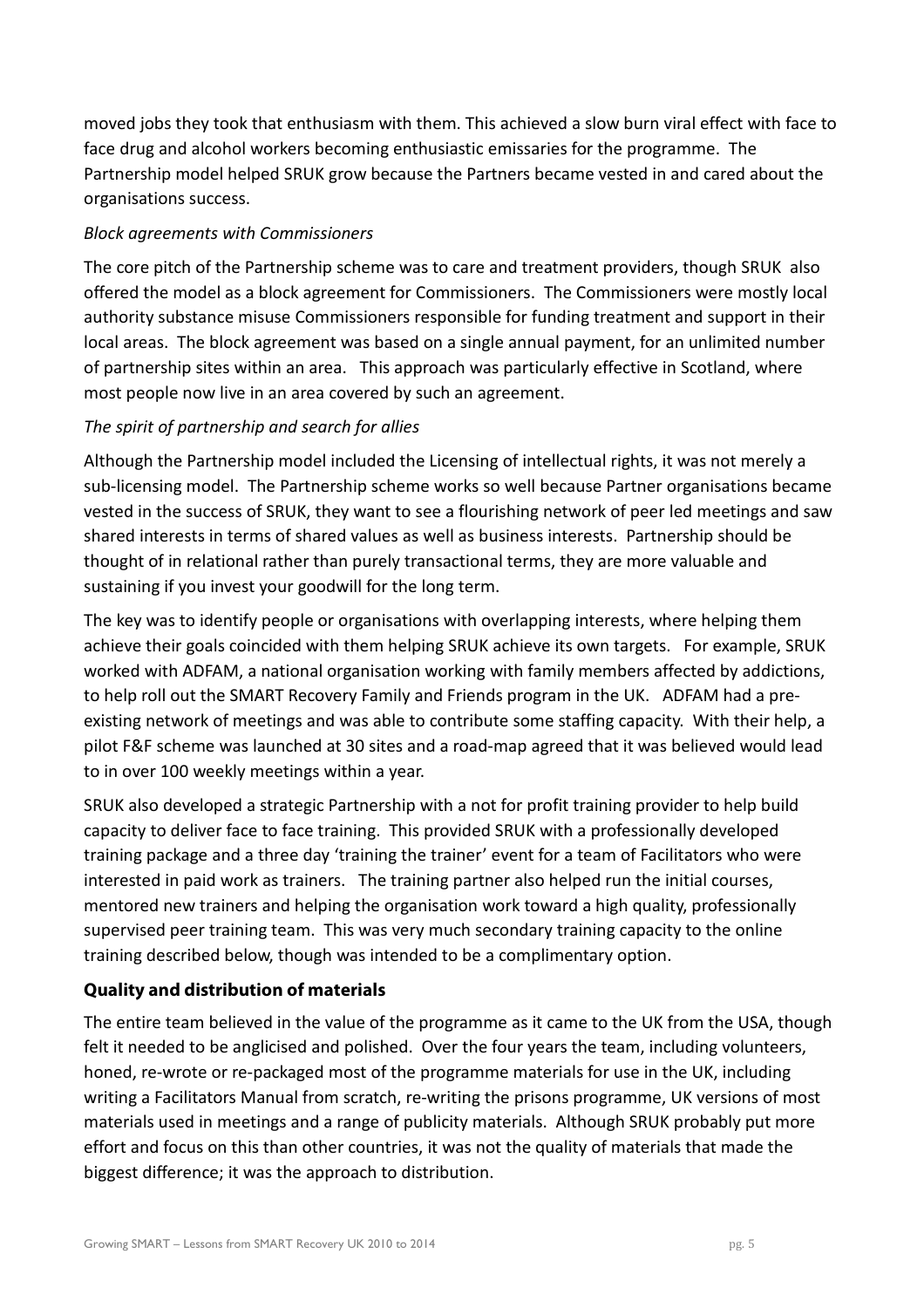Since the Partnership model was so effective at bringing in revenue, SRUK could afford to provide free materials to peer led meetings in volume. Prospective peer facilitators were sent a free Facilitators Manual on completion of training. When they actually started a meeting, Facilitators were sent a free SMART Recovery Handbook along with substantial pack of free leaflets, participant flyers and posters. When running a meeting, they could request further batches of leaflets and posters which would also be sent out without charge.

Because of the financial support of Partners, SRUK was able to send out huge volumes of free materials, dramatically raising the profile of SMART Recovery and making it easier for peer Facilitators to start meetings.

# **Ready access to online training**

The task of training new Facilitators is arguably the biggest single barrier to growing SMART Recovery. The SRUK team realised in 2010 that face to face training would not 'scale' to the growth ambitions because the per-person cost was prohibitive.

The solution was online training. The team set up an installation of Moodle, an open source elearning platform, and spent three months creating a set of courses from an introduction to SMART Recovery through to the skills needed to run a meeting. This approach allowed the organisation to train thousands of people with relatively modest administrative support and course grading. A further benefit of being so cost effective was that the organisation could now provide the training free, further increasing the volume of people engaging with SMART Recovery, even if they did not go on to actually start a meeting.

Although the online training does not cover all training needs and does not work for everyone, it was a vital component of the growth model. The approach was later adopted by the team in the USA.

# Social policy engagement

Although the policy changes around the 'recovery agenda' were helpful, it was by no means certain that SMART Recovery would succeed. Quite understandably, and correctly, dozens of organisations and interest groups sought to position their own programmes or ideas within the policy ferment. Although there was a great deal of support for SMART Recovery in 2010, there was also a lack of knowledge, some resistance and pockets of outright hostility.

SRUK made engagement with officials and influencers a priority:

- To raise the profile of SMART Recovery within the emerging recovery agenda.
- To promote a 'many paths to recovery' way of thinking about recovery, thus the importance of choice and a need for diverse range of programmes.

Activities included responding to consultations, eg. (2) and producing briefings targeted at key audiences. eg. (3)

The 'many paths to recovery' approach of the organisation stance was welcomed by the vast majority of officials, who recognised that this would widen access to mutual aid and improve recovery outcomes. The team also convinced senior managers that the Civil Service Code required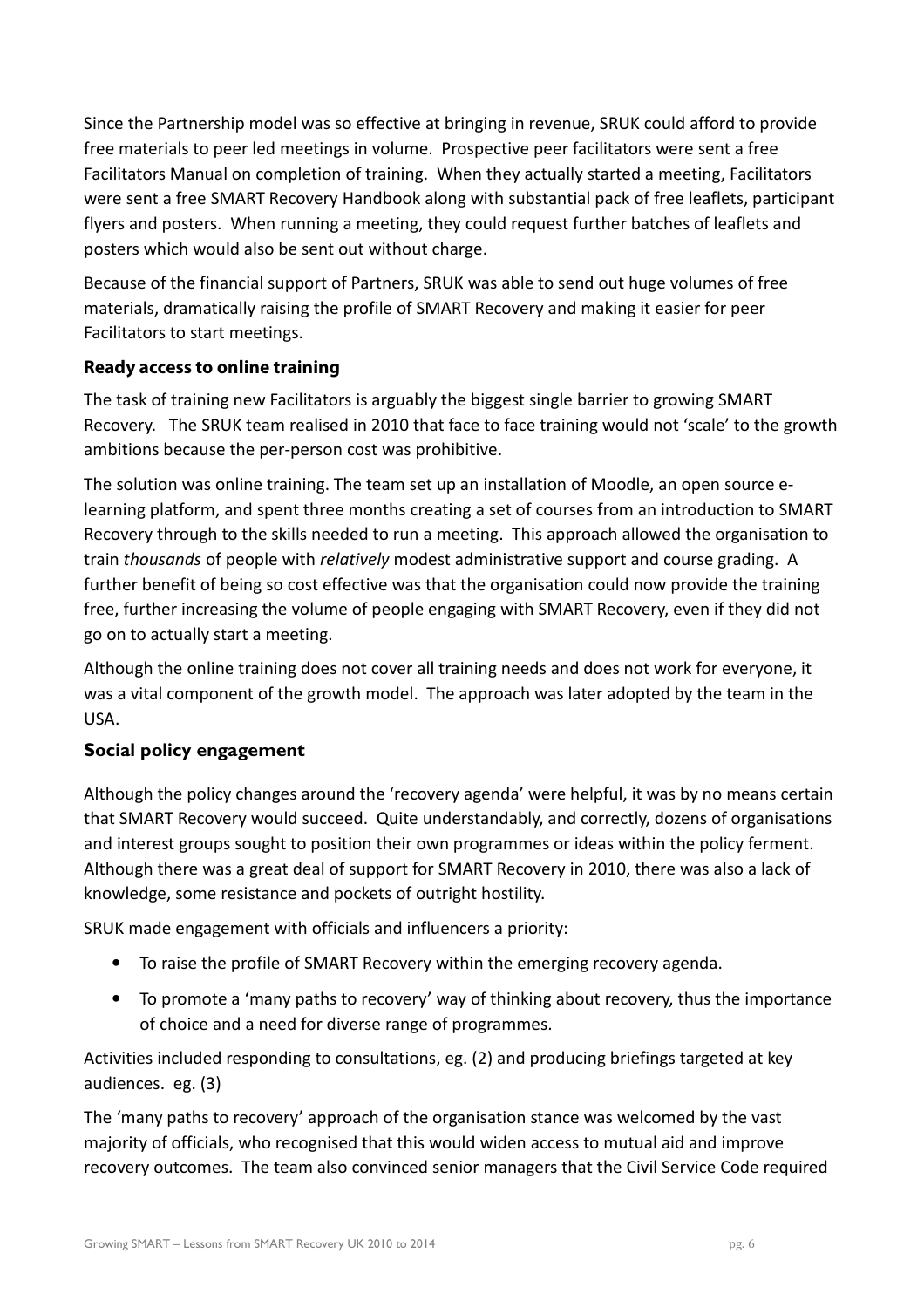an even handed approach between SMART Recovery and the 12 step fellowships. Persistent engagement ensured the organisation had a seat at the table to be consulted on key documents such as the PHE Facilitating Access to Mutual Aid framework. (4)(5)

The approach taken was that mutual aid worked, should be encouraged by the state and National Health Service, but that officials should not play favourites. This message got across. Over the four year period, a substantial number of important strategic documents mentioned SMART Recovery in ways that were useful to the organisation. In effect, state-funded addictions treatment service have been *required* to engage service users with SMART Recovery as *well as* 12-step based mutual aid. This is a terrific platform for growth. (6)(7)(8)(9)

With this policy endorsement, the role of SMART Recovery was advanced by many dozens of Commissioners, MoJ, DoH, NTA and PHE officials, who nudged, supported, encouraged, recommended and occasionally cajoled treatment and recovery organisations to engage with SMART Recovery alongside other forms of mutual aid and other approaches to recovery support.

It is important to note that there is a 'non-linear' relationship between public policy engagement and inclusion in reports such as those cited. This does not however diminish the importance of this activity and it was without doubt a key component of the UK growth model.

# **Staffing capacity**

The growth model depended on volunteers, but it also depended on a small and highly committed staff team to run the Partnership scheme and support infrastructure for the organisation.

The sheer volume of work needed full time commitment over an extended period and this was neither realistic nor fair to expect from volunteers. Although staff performed a huge range of tasks, notable contributions to the growth model included promotion and administration of the Partnership scheme, building and supporting the training infrastructure and building collaborative relationships with officials at a local and national level.

# **Discussion**

# Balancing volunteerism and a focus on growth

In 2010, some people argued to take SMART Recovery UK forwards without paid staff and that with the partnership approach was too 'professionalised' and distant from peer led mutual aid. The conclusion of the consultation was that as long as the primary focus was to increase the number of peer led meetings then engagement with professionals was worthwhile. It is important to note that this was not a consensus position and a small number of people left the organisation at that point.

The UK approach sat squarely within the historical view of SMART Recovery as a partnership between people in recovery and professionals. That said, the decision to set up the Partnership scheme and embrace rapid growth *inevitably* had an impact on the balance between the role of volunteers and the role of staff.

In 2010 SRUK had perhaps two or at most three volunteers who did more than run their own meetings and few volunteers in any role with more than two years recovery under their belts. Over the following four years, SRUK greatly expanded the opportunities for volunteers to take on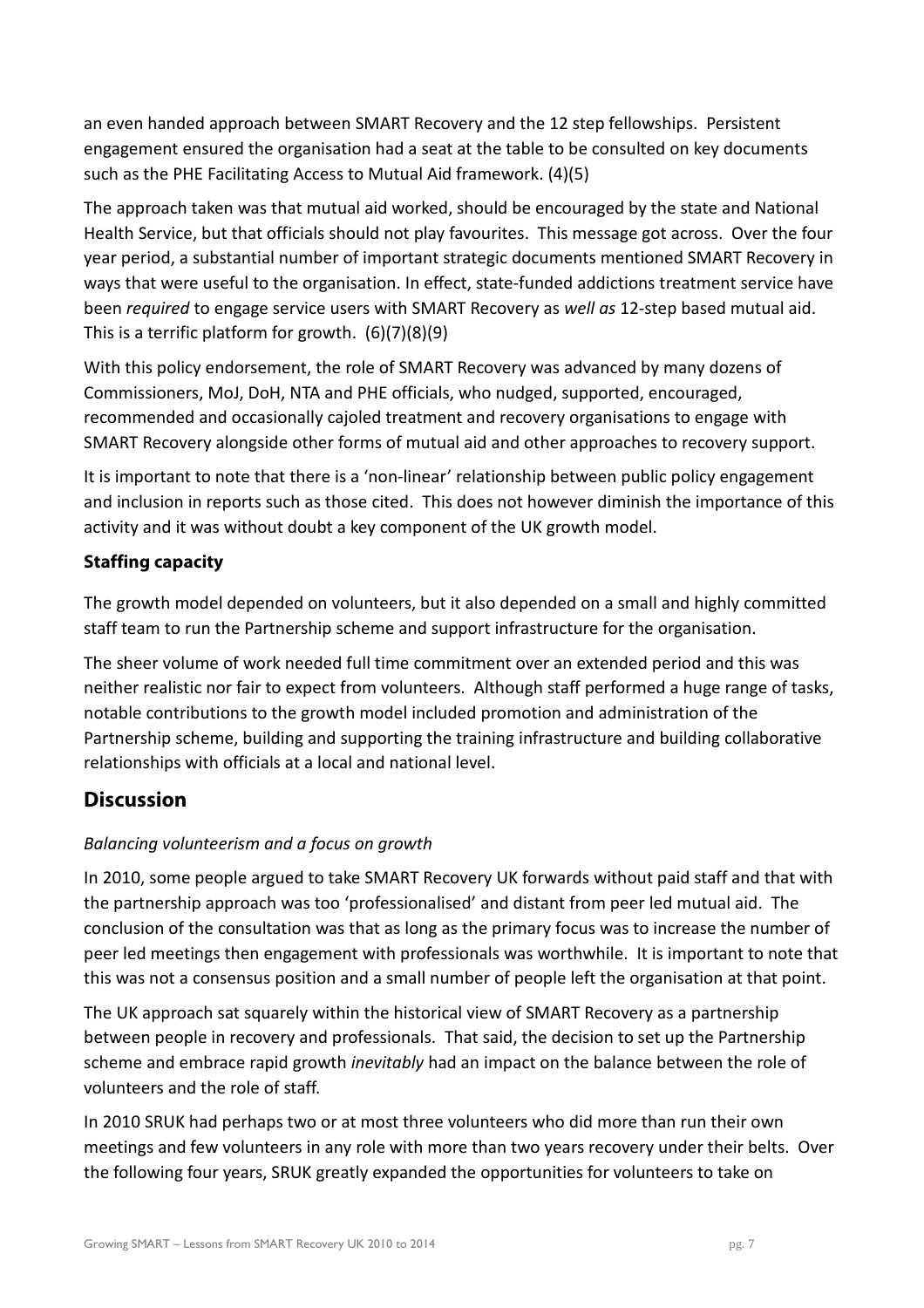leadership roles and become more involved in the running of the organisation, though this was still quite modest compared to the long standing and stable volunteer structures built up in the USA over the last two decades.

With the expansion of the (be it still small) staff team, there was some risk of volunteers feeling the new approach was too managerialist and insufficiently inclusive. A few volunteers continued to press for an entirely peer led and democratic leadership model, reflecting some of the tensions back in 2010. This would have been a perfectly legitimate step for the organisation to take, though it was not the direction the Board chose and would probably have resulted in a far slower pace of growth, leaving thousands of people without the benefit of SMART Recovery.

Bill White described the SMART Recovery approach as a 'hybrid' approach to mutual aid, (1) which seems realistic, fair and desirable. SRUK aimed to have a clear roadmap toward greater peer inclusion and involvement, without abandoning good management practices, safeguarding and strategic business planning. The approach taken was to increase peer involvement in leadership roles progressively, as the number of volunteers in *stable long term recovery* increased. This required visible commitment on the part of SRUK and patience on the part of volunteers – and perhaps both fell a little short on occasion!

### International applicability

Some aspects of what is described here as the SRUK growth model are already used in other countries, developed locally or imported as part of what was a rich exchange of ideas within the international SMART Recovery community. Other aspects of the SRUK model might yet be successfully transplanted.

Partnership with treatment services may be easier in countries with an identifiable treatment system and easiest of all in countries with socialised healthcare. For reasons described above, it is easier to roll out a model and scale nationally if there are people holding the levers of power at a national level – influence them and you influence everyone. In some countries there may be segments of a treatment system that would be easier to target for Partnership. For example in the USA, the private 12-Step rehab sector might be tougher than the socialised, single payer Veterans Affairs system.

Reflecting on the SRUK experience might be valuable to people in the international SMART Recovery community and Appendix A tries to distil the key ingredients.

## Taking things forwards

It is important to emphasise that just because something worked in the past does not mean it will work in the future. Priorities and circumstances change. Although this document contains some strong opinions, it does not offer blueprint and nor is it a critique of alternative models. It is merely a considered viewpoint, left on the table for the benefit of those who follow.

Hopefully it provides nutritious food for thought!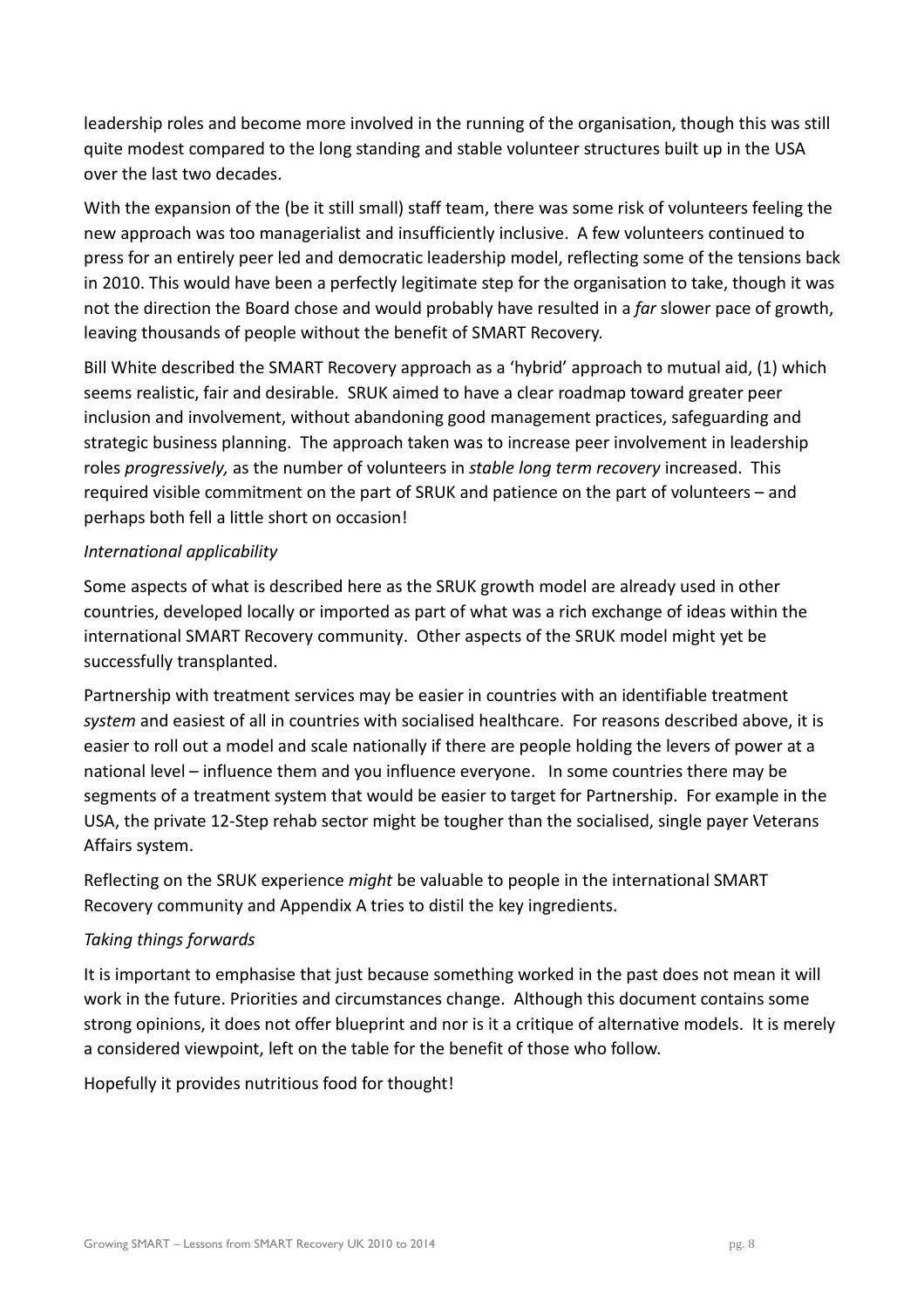### **Acknowledgements and thanks**

This document offers a record of and commentary on the achievements of a large number of people at SMART Recovery UK from 2010, who built on the efforts of Fraser and others who came before.

The final word must be a huge thank you on behalf of the tens of thousands of people who benefitted from the successes described. Most of all, thanks are due to the hundreds of Volunteers, but also to the Trustees, Commissioners, Partner organisations and Champions; many of whom remain involved in taking SMART Recovery forwards. Finally, a particularly loud thank you to the staff, in reverse order of appearance: Diana Mitchel, Leigh Proctor, Steve Crawley, Jardine Simpson and Carol Hammond.

Richard Phillips (www.richardphillips.co.uk / richp10@gmail.com)

April 2015

#### Copyright statement

The document is an original work by the author, published under the Creative Commons Attribution-NonCommercial-NoDerivatives 4.0 International License. You are free to circulate the unchanged document, click to view terms. "SMART Recovery" is a trademark of Alcohol and Drug Self Help Network Inc. all rights acknowledged.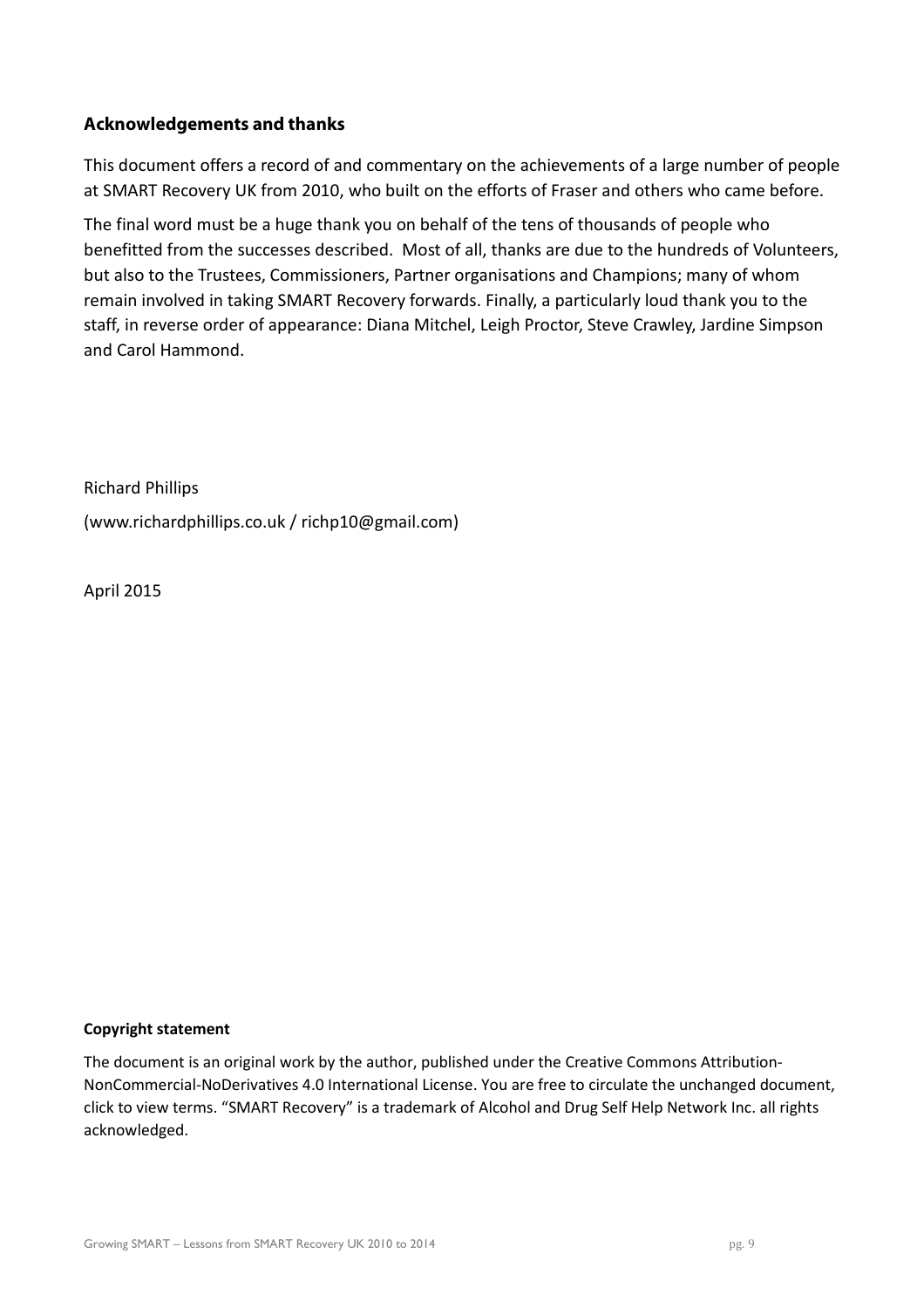# Appendix A: Key components of the SRUK growth model.

Team of full time staff

• the growth model required infrastructure support that could not realistically be provided solely by volunteers – rapid growth was predicated on employing staff to work alongside volunteers

Solid business planning and team engagement

• with clarity of objective, work-planning and performance management of staff against growth targets

#### Partnership Scheme

- including incentive structure so Partners must encourage the creation of peer led meetings and a revenue stream to support the organizations infrastructure
- build strategic partnership arrangements with organizations with complimentary interests and can offer expertise or access to new growth opportunities.

### Distribution of free promotional materials

• make it easy for people to promote SMART Recovery by providing as many promotional materials at no cost as can be afforded.

Low barriers to becoming a Facilitator

• provide free access to training and programme materials to anyone who wishes to become a peer Facilitator.

Social policy engagement

• influence government and planning structures to create a benign operating environment for the Partnership scheme in particular and SMART Recovery in general

#### Commitment to quality

• continual improvement of programme materials, including increased use of professional designers, along with a visible commitment to science / evidence.

#### E-learning platform

- with open access to some modules to increase engagement
- other than introductory course, access to professionals limited to those in the Partnership scheme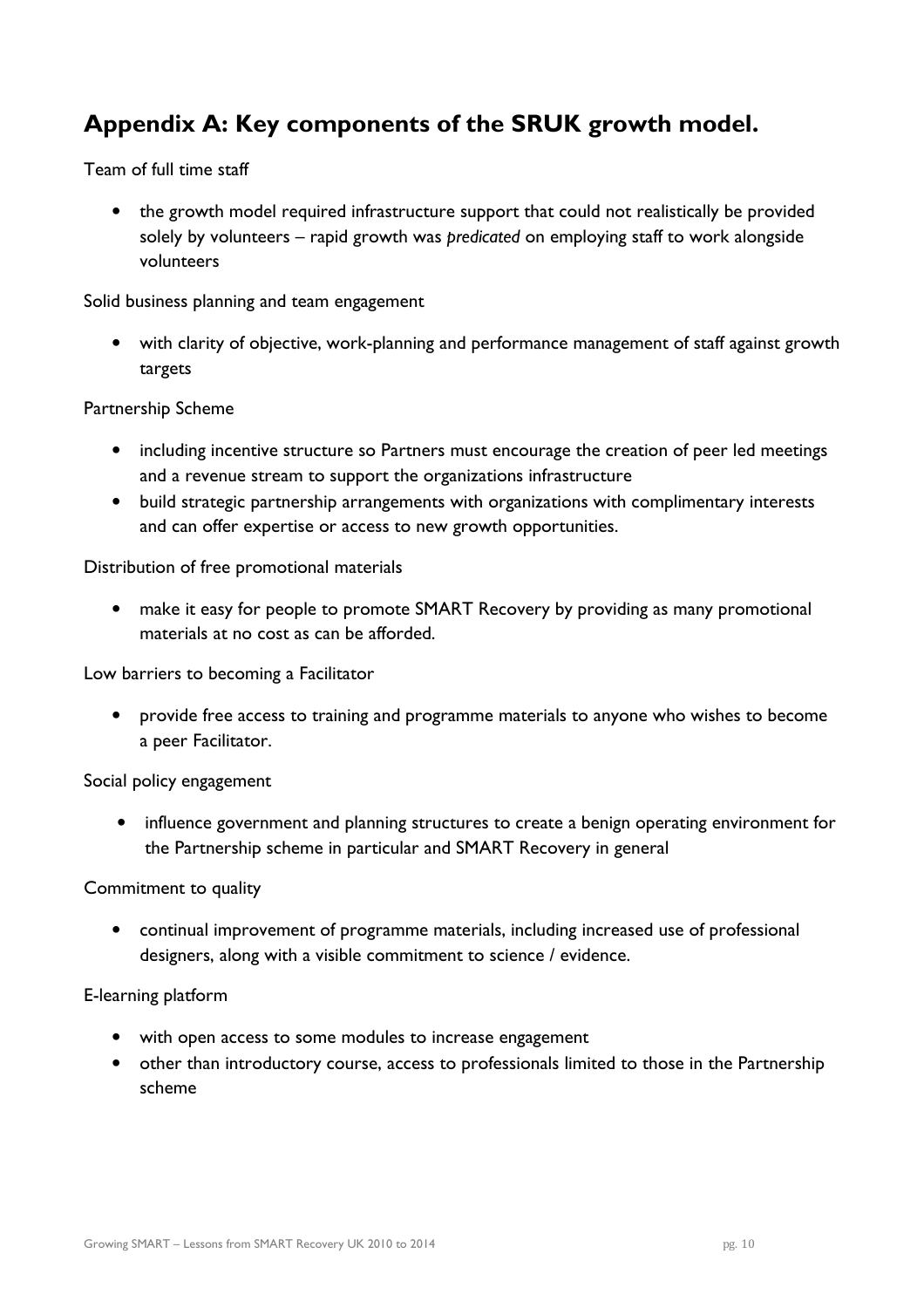# Appendix B – History of the SRUK Partnership Scheme

At various points in the history of SMART Recovery, particular treatment providers have been given permission to use the contents of the SMART Recovery programme. (10)

In 2007, Phoenix House approached SRUK with a proposal to run SMART Recovery meetings within residential rehabs and train service users to run meetings on discharge. SRUK rejected the proposal, though the staff involved at Phoenix would later became a Trustee and Director of SRUK and return to these ideas. In 2008 a UK charity called Addaction was given permission to use the programme by ADASHN, though this did not, in the main, involve the training of peers to run meetings and was not a revenue model.

The game-change for SMART Recovery in the UK was a proposal put together by Professors Nick Heather and Keith Humphreys and submitted to the Department of Health in partnership with Alcohol Concern. The pilot project received £100,000 in funding over two years, to test whether alcohol treatment services could successfully initiate peer led SMART Recovery meetings. The model involved identifying interested services, who in turn identified interested clients who then attended a training session on how to run meetings. The pilot finished in late 2009 with the evaluation (11) concluding that treatment services could indeed be successful in initiating peer led SMART Recovery groups.

All parties viewed the pilot as a great success; the initial six sites had grown into 25 peer led meetings over the following year. It was not however an *unqualified* success: it was felt that more training for staff would have helped provide better support for new peer facilitators, and there was no revenue model to support the national infrastructure that the report recommended.

SMART Recovery UK had deeper problems: without an adequate revenue stream or change of direction, the charity would soon be bankrupt. The Trustees thought partnership was the way forwards and initially discussed a model that involved charging treatment services a fee for each client attending meetings within their services. They brought in a consultant (who later became the Director) to work with them on what became a more viable model, largely reprised from the Phoenix proposal from three years earlier. (12)

Proposals were then discussed through a national consultation process and further refined into what became the UK Partnership Scheme, which remains basically unchanged since 2010. ADASHN initially refused permission for SRUK to proceed with the scheme, though Joe Gerstein won them over. In 2014 ADASHN moved toward piloting a Partnership model based on the UK scheme.